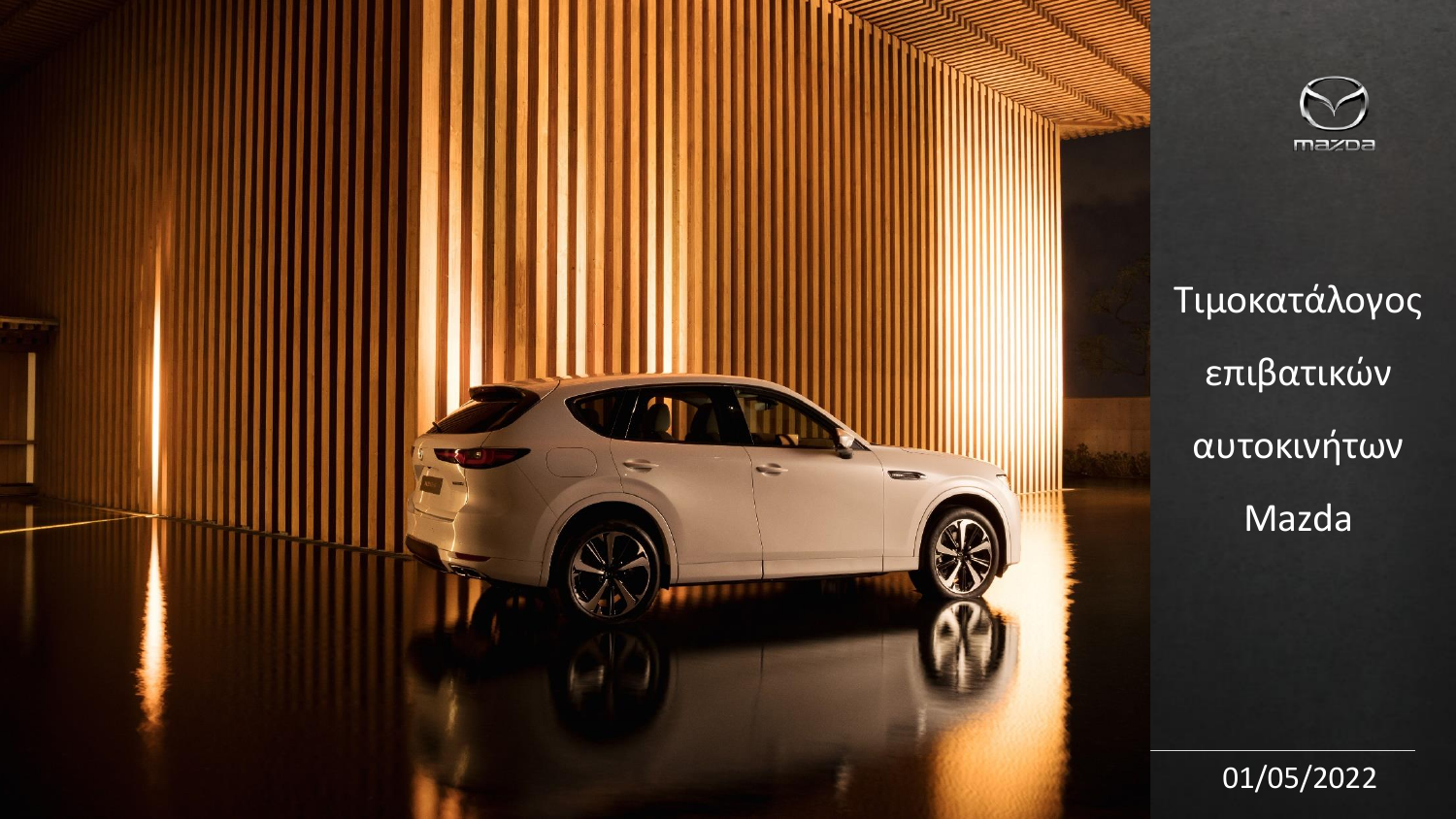## Τιμοκατάλογος επιβατικών αυτοκινήτων Mazda – Mazda2 *01/05/2022*

| <b>MSC Code</b> | Περιγραφή                           |                       | CO2 (WLTP) ATMO |            | <b>TT</b>  | ФПА        | ΛΤΠΦ       |
|-----------------|-------------------------------------|-----------------------|-----------------|------------|------------|------------|------------|
|                 |                                     |                       |                 | <b>EUR</b> | <b>EUR</b> | <b>EUR</b> | <b>EUR</b> |
| <b>MAZDA 2</b>  |                                     |                       |                 |            |            |            |            |
|                 |                                     |                       |                 |            |            |            |            |
| <b>DHJKEBS</b>  | <b>Mazda2 G75 Emotion</b>           |                       | 109             | 14.862     | 442        | 2.791      | 11.629     |
| <b>DHJKECP</b>  | <b>Mazda2 G75 Challenge</b>         |                       | 109             | 15.686     | 466        | 2.946      | 12.274     |
| <b>DHJKEB6</b>  | Mazda2 G75/Homura                   | J                     | 109             | 17.696     | 526        | 3.323      | 13.847     |
| <b>DHJKECQ</b>  | Mazda2 G90 Challenge                | $\boldsymbol{0}$<br>3 | 109             | 16.099     | 479        | 3.023      | 12.597     |
| <b>DHJKEB7</b>  | Mazda2 G90/Homura                   | A                     | 109             | 18.144     | 574        | 3.401      | 14.169     |
| DHJLEB4         | Mazda2 G90/AT/Challenge             |                       | 122             | 17.851     | 531        | 3.352      | 13.968     |
| <b>DHJLEBR</b>  | Mazda2 G90/AT/Homura                | $\mathbf{I}$          | 122             | 20.182     | 912        | 3.730      | 15.540     |
| <b>DHJKECX</b>  | <b>Mazda2 G90/Revolution</b>        | P<br>M                | 109             | 18.863     | 693        | 3.517      | 14.653     |
| <b>DHJMEBQ</b>  | Mazda2 G90 Challenge (MHEV)         | #                     | 107             | 16.164     | 244        | 3.081      | 12.839     |
| <b>DHJMEBH</b>  | Mazda2 G90/Homura (MHEV)            | 5                     | 107             | 18.187     | 317        | 3.459      | 14.411     |
| DHJMEB6         | <b>Mazda2 G90/Revolution (MHEV)</b> |                       | 107             | 18.847     | 377        | 3.575      | 14.895     |
| DHJNEA1         | Mazda2 G115/Revolution Top (MHEV)   |                       | 113             | 21.706     | 636        | 4.078      | 16.992     |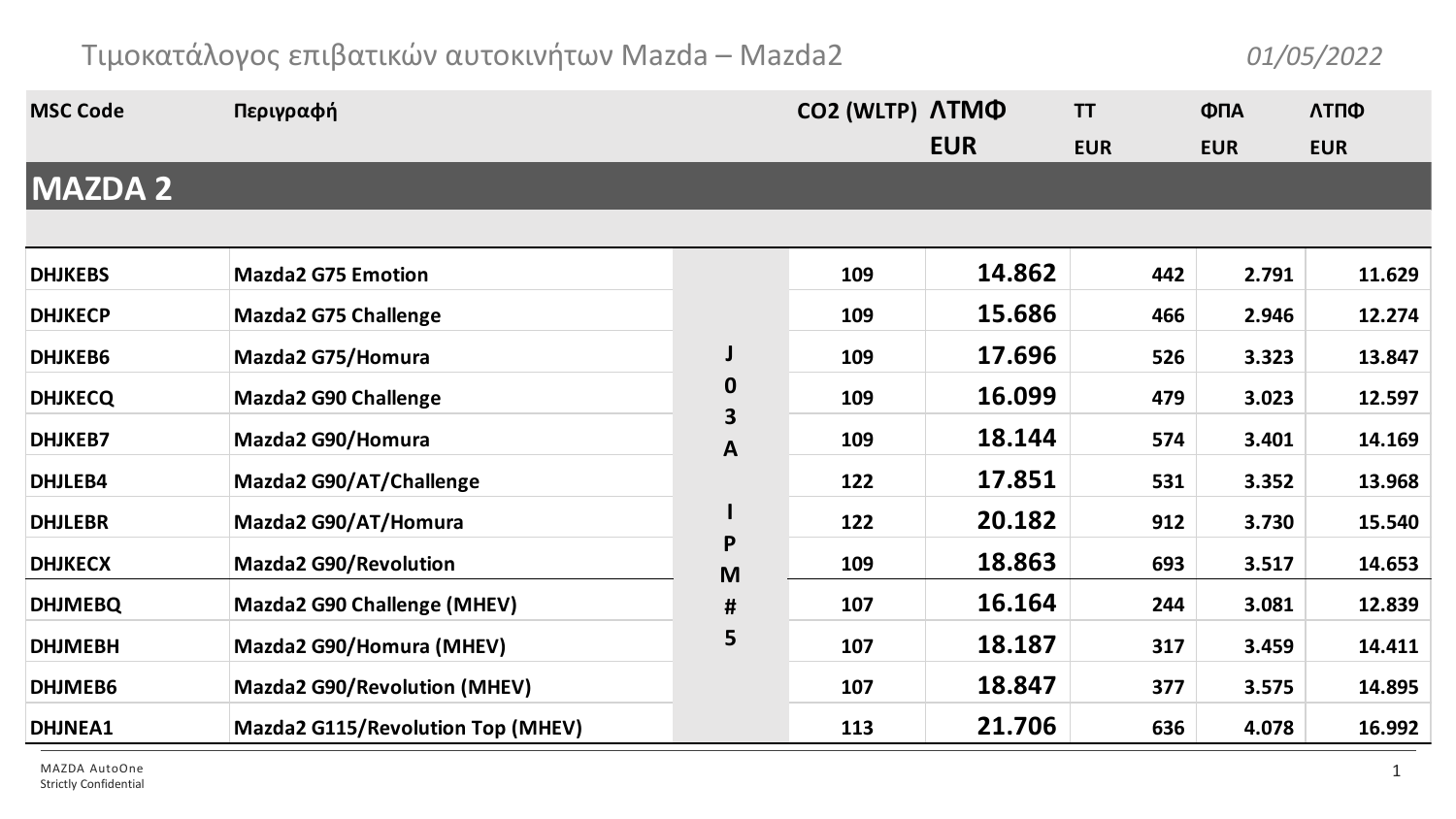| 1/5/2022        | ΤΙΜΟΚΑΤΑΛΟΓΟΣ ΕΠΙΒΑΤΙΚΩΝ ΑΥΤΟΚΙΝΗΤΩΝ ΜΑΖDΑ                |                              |                 |            |            |            |            |
|-----------------|-----------------------------------------------------------|------------------------------|-----------------|------------|------------|------------|------------|
| <b>MSC Code</b> | Περιγραφή                                                 |                              | CO2 (WLTP) ATMO |            | TT         | ФПА        | ΛΤΠΦ       |
|                 |                                                           |                              |                 | <b>EUR</b> | <b>EUR</b> | <b>EUR</b> | <b>EUR</b> |
| <b>MAZDA3</b>   |                                                           |                              |                 |            |            |            |            |
| <b>BGLDEAK</b>  | Mazda3/HB/e-Skyactiv-G122                                 |                              | 124             | 24.868     | 1.168      | 4.587      | 19.113     |
| <b>BGLDEAX</b>  | Mazda3/HB/e-Skyactiv-G122/Plus                            |                              | 127             | 26.687     | 1.487      | 4.877      | 20.323     |
| <b>BGLFEBN</b>  | Mazda3/HB/e-Skyactiv-G122/AT/Plus                         |                              | 140             | 29.640     | 2.140      | 5.323      | 22.177     |
| <b>BGLDEAM</b>  | Mazda3/HB/e-Skyactiv-G122/Homura                          |                              | 127             | 27.058     | 1.558      | 4.935      | 20.565     |
| <b>BGLFEBE</b>  | Mazda3/HB/e-Skyactiv-G122/AT/Homura                       |                              | 140             | 30.015     | 2.215      | 5.381      | 22.419     |
| <b>BGLDEA8</b>  | Mazda3/HB/e-Skyactiv-G122/Plus/SO/ST                      |                              | 127             | 28.667     | 1.867      | 5.187      | 21.613     |
| <b>BGLFEB2</b>  | Mazda3/HB/e-Skyactiv-G122/AT/Plus/SO/ST                   |                              | 140             | 31.640     | 2.540      | 5.632      | 23.468     |
| <b>BGLEEAB</b>  | Mazda3/HB/e-Skyactiv-G150/Plus                            |                              | 128             | 27.429     | 1.629      | 4.994      | 20.806     |
| <b>BGLFEAA</b>  | Mazda3/HB/e-Skyactiv-G150/AT/Plus                         |                              | 140             | 30.390     | 2.290      | 5.439      | 22.661     |
| <b>BGLEEAC</b>  | Mazda3/HB/e-Skyactiv-G150/Homura                          |                              | 128             | 27.801     | 1.701      | 5.052      | 21.048     |
| <b>BGLFEAB</b>  | Mazda3/HB/e-Skyactiv-G150/AT/Homura                       | М                            | 140             | 30.765     | 2.365      | 5.497      | 22.903     |
| <b>BGLEEAT</b>  | Mazda3/HB/e-Skyactiv-G150/Plus/SO/ST                      | А                            | 128             | 29.409     | 2.009      | 5.303      | 22.097     |
| <b>BGLFEAY</b>  | Mazda3/HB/e-Skyactiv-G150/AT/Plus/SO/ST                   | z                            | 140             | 32.390     | 2.690      | 5.748      | 23.952     |
| <b>BGLGEB3</b>  | Mazda3/HB/e-Skyactiv-X186/GT                              | D                            | 120             | 29.286     | 1.986      | 5.284      | 22.016     |
| <b>BGLJEBY</b>  | Mazda3/HB/e-Skyactiv-X186/AT/GT                           | А                            | 136             | 32.265     | 2.665      | 5.729      | 23.871     |
| <b>BGLGEA2</b>  | Mazda3/HB/e-Skyactiv-X186/Homura                          | 3                            | 120             | 30.028     | 2.128      | 5.400      | 22.500     |
| <b>BGLJEAX</b>  | Mazda3/HB/e-Skyactiv-X186/AT/Homura                       |                              | 136             | 33.015     | 2.815      | 5.845      | 24.355     |
| <b>BGLGEBM</b>  | Mazda3/HB/e-Skyactiv-X186/GT Plus                         |                              | 120             | 30.894     | 2.294      | 5.535      | 23.065     |
| <b>BGLHEAF</b>  | Mazda3/HB/e-Skyactiv-X186/GT Plus/SO/LU                   |                              | 121             | 34.246     | 2.946      | 6.058      | 25.242     |
| <b>BGLKEAH</b>  | Mazda3/HB/e-Skyactiv-X186/AT/GT Plus/SO/LU                | п                            | 137             | 37.359     | 3.759      | 6.503      | 27.097     |
| <b>BGLHEAD</b>  | Mazda3/HB/e-Skyactiv-X186/GT Plus/SA/SO/LU                | P                            | 121             | 35.391     | 3.191      | 6.232      | 25.968     |
| <b>BGLKEAF</b>  | Mazda3/HB/e-Skyactiv-X186/AT/GT Plus/SA/SO/LU             | M                            | 137             | 38.517     | 4.017      | 6.677      | 27.823     |
| <b>BGLHEAE</b>  | Mazda3/HB/e-Skyactiv-X186/GT Plus/SA/SO/LU-red leather    | #<br>$\overline{\mathbf{c}}$ | 121             | 35.645     | 3.245      | 6.271      | 26.129     |
| <b>BGLKEAG</b>  | Mazda3/HB/e-Skyactiv-X186/AT/GT Plus/SA/SO/LU-red leather |                              | 137             | 38.774     | 4.074      | 6.716      | 27.984     |
| <b>BGKPEAK</b>  | Mazda3/SDN/e-Skyactiv-G122                                |                              | 122             | 24.868     | 1.168      | 4.587      | 19.113     |
| <b>BGKPEAA</b>  | Mazda3/SDN/e-Skyactiv-G122/Plus                           |                              | 123             | 26.687     | 1.487      | 4.877      | 20.323     |
| <b>BGKSEA2</b>  | Mazda3/SDN/e-Skyactiv-G122/AT/Plus                        |                              | 139             | 29.640     | 2.140      | 5.323      | 22.177     |
| <b>BGKREAB</b>  | Mazda3/SDN/e-Skyactiv-G150/Plus                           |                              | 124             | 27.429     | 1.629      | 4.994      | 20.806     |
| <b>BGKSEAA</b>  | Mazda3/SDN/e-Skyactiv-G150/AT/Plus                        |                              | 139             | 30.390     | 2.290      | 5.439      | 22.661     |
| <b>BGKTEBE</b>  | Mazda3/SDN/e-Skyactiv-X186/GT                             |                              | 117             | 29.286     | 1.986      | 5.284      | 22.016     |
| <b>BGKWEBE</b>  | Mazda3/SDN/e-Skyactiv-X186/AT/GT                          |                              | 134             | 32.265     | 2.665      | 5.729      | 23.871     |
| <b>BGKTEA7</b>  | Mazda3/SDN/e-Skyactiv-X186/GT Plus                        |                              | 117             | 30.894     | 2.294      | 5.535      | 23.065     |
| <b>BGKWEBA</b>  | Mazda3/SDN/e-Skyactiv-X186/AT/GT Plus                     |                              | 134             | 33.890     | 2.990      | 5.981      | 24.919     |
| <b>BGLAEAG</b>  | Mazda3/SDN/e-Skyactiv-X186/AT/GT Plus/SO/LU               |                              | 135             | 37.359     | 3.759      | 6.503      | 27.097     |

Τιμοκατάλογος επιβατικών αυτοκινήτων Mazda –

Mazda3

*01/05/2022*

MAZDA AutoOne Strictly Confidential 2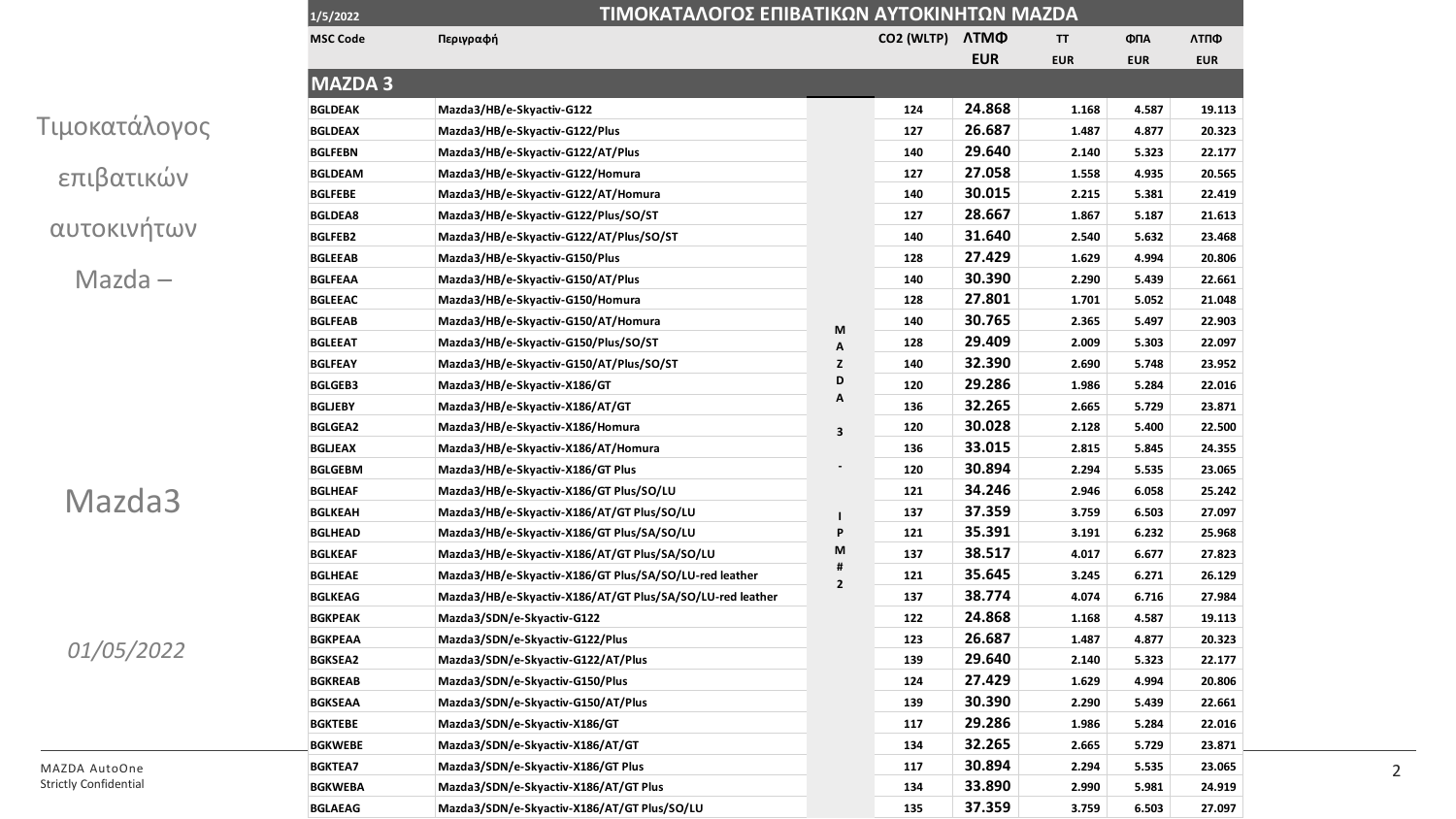## Τιμοκατάλογος επιβατικών αυτοκινήτων Mazda – Mazda6 *01/05/2022*

| 1/5/2022          | ΤΙΜΟΚΑΤΑΛΟΓΟΣ ΕΠΙΒΑΤΙΚΩΝ ΑΥΤΟΚΙΝΗΤΩΝ ΜΑΖDΑ |                             |            |             |            |            |            |
|-------------------|--------------------------------------------|-----------------------------|------------|-------------|------------|------------|------------|
| <b>MSC Code</b>   | Περιγραφή                                  |                             | CO2 (WLTP) | <b>ЛТМФ</b> | <b>TT</b>  | ФПА        | ΛΤΠΦ       |
|                   |                                            |                             |            | <b>EUR</b>  | <b>EUR</b> | <b>EUR</b> | <b>EUR</b> |
| <b>MAZDA6</b>     |                                            |                             |            |             |            |            |            |
| <b>GFLTEAA</b>    | Mazda6/G145/Attraction                     |                             | 152        | 35.065      | 5.375      | 5.746      | 23.944     |
| <b>GFLWEAA</b>    | Mazda6/G165/Attraction                     | J<br>7<br>$\mathbf{1}$<br>E | 154        | 35.815      | 5.625      | 5.843      | 24.347     |
| <b>GFMAEAA</b>    | Mazda6/G165/AT/Attraction                  |                             | 159        | 38.758      | 7.068      | 6.134      | 25.556     |
| <b>GFMBEAB</b>    | Mazda6/G165/Revolution                     |                             | 152        | 38.115      | 6.425      | 6.134      | 25.556     |
| <b>GFMBEAE</b>    | Mazda6/G165/Homura                         |                             | 152        | 41.260      | 7.570      | 6.521      | 27.169     |
| <b>GFMKEAF</b>    | Mazda6/G194/AT/Revolution                  |                             | 167        | 42.669      | 8.579      | 6.598      | 27.492     |
| <b>GFMKEAD</b>    | Mazda6/G194/AT/Homura                      |                             | 167        | 45.929      | 9.839      | 6.985      | 29.105     |
| <b>GFMKEAC</b>    | Mazda6/G194/AT/Revolution Top              |                             | 167        | 45.603      | 9.713      | 6.946      | 28.944     |
| <b>GFMKEAG</b>    | Mazda6/G194/AT/Takumi Plus                 | P<br>M                      | 167        | 46.744      | 10.154     | 7.082      | 29.508     |
| <b>GFMLEAA</b>    | Mazda6/G194/AT/Takumi Plus (SR)            | #                           | 167        | 47.979      | 10.589     | 7.237      | 30.153     |
| <b>GFMLEAG6OE</b> | Mazda6/G194/AT/Edition-100                 | 5                           | 167        | 48.991      | 10.801     | 7.392      | 30.798     |
| <b>GFLFEAA</b>    | Mazda6/SPC/G145/Attraction                 |                             | 155        | 35.065      | 5.375      | 5.746      | 23.944     |
| <b>GFLHEAC</b>    | Mazda6/SPC/G165/Attraction                 |                             | 157        | 36.378      | 6.188      | 5.843      | 24.347     |
| <b>GFLJEAA</b>    | Mazda6/SPC/G165/AT/Attraction              |                             | 164        | 38.758      | 7.068      | 6.134      | 25.556     |
|                   |                                            |                             |            |             |            |            |            |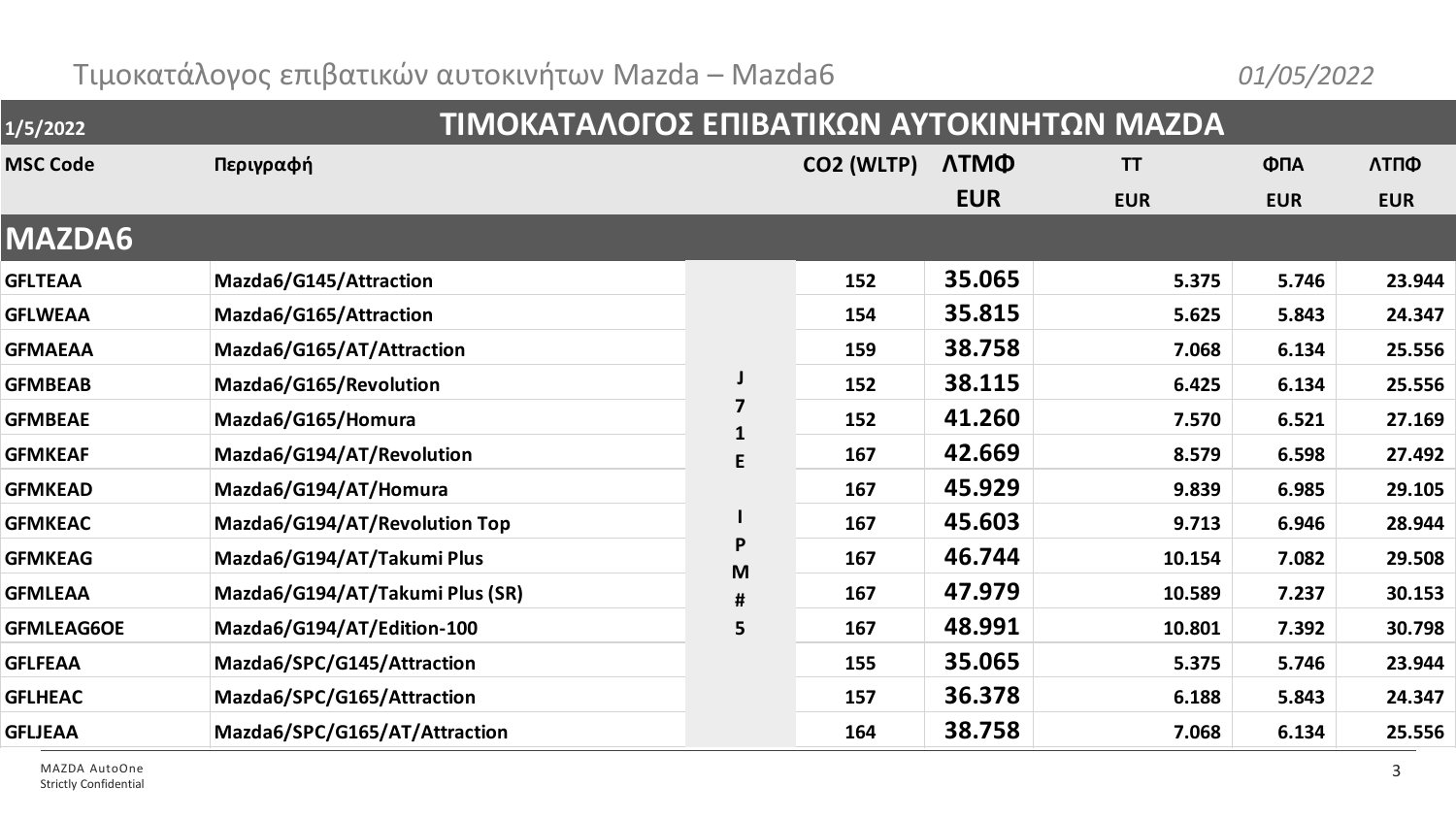|  |  | Τιμοκατάλογος |
|--|--|---------------|
|  |  |               |

**1/5/2022**

επιβατικών

αυτοκινήτων

Mazda –

CX -30

e -Skyactiv -G122

&

e -Skyactiv -G150

*0 1/0 5/2022*

MAZDA AutoOne Strictly Confidential

| <b>MSC Code</b>    | Περιγραφή                                     |                | CO2 (WLTP) ATMO |            | π          | ФПА        | ΛΤΠΦ       |
|--------------------|-----------------------------------------------|----------------|-----------------|------------|------------|------------|------------|
|                    |                                               |                |                 | <b>EUR</b> | <b>EUR</b> | <b>EUR</b> | <b>EUR</b> |
| <b>MAZDA CX-30</b> |                                               |                |                 |            |            |            |            |
| DGAMEA1            | CX-30/Skyactiv-G122                           |                | 134             | 26.503     | 1.513      | 4.837      | 20.153     |
| <b>DGAMEBGSCS</b>  | CX-30/Skyactiv-G122/Plus                      | $\blacksquare$ | 134             | 28.503     | 1.913      | 5.146      | 21.444     |
| <b>DGAMEBHSCB</b>  | CX-30/Skyactiv-G122/Plus/SO                   | P<br>M         | 134             | 29.128     | 2.038      | 5.243      | 21.847     |
| DGBAEB6            | CX-30/Skyactiv-X186/GT                        | $\sharp\sharp$ | 127             | 29.892     | 2.102      | 5.379      | 22.411     |
| <b>DGBCEBMSCS</b>  | CX-30/Skyactiv-X186/AT/GT Plus                | $\mathbf{1}$   | 138             | 34.774     | 3.184      | 6.114      | 25.476     |
| <b>DHPHEAY</b>     | CX-30/e-Skyactiv-G122                         |                | 134             | 26.503     | 1.513      | 4.837      | 20.153     |
| <b>DHPHEB6SCS</b>  | CX-30/e-Skyactiv-G122/Homura                  |                | 134             | 29.253     | 2.063      | 5.263      | 21.927     |
| <b>DHPJEB3SCS</b>  | CX-30/e-Skyactiv-G122/AT/Homura               |                | 144             | 32.128     | 2.638      | 5.708      | 23.782     |
| <b>DHPHEBJSCS</b>  | CX-30/e-Skyactiv-G122/Plus                    |                | 134             | 28.628     | 1.938      | 5.166      | 21.524     |
| DHPJEA7SCS         | CX-30/e-Skyactiv-G122/AT/Plus                 |                | 144             | 31.503     | 2.513      | 5.611      | 23.379     |
| <b>DHPHEBMSCS</b>  | CX-30/e-Skyactiv-G122/Plus/ST/                |                | 134             | 30.378     | 2.288      | 5.437      | 22.653     |
| DHPJEA8SCS         | CX-30/e-Skyactiv-G122/AT/Plus/ST/             |                | 144             | 33.253     | 2.863      | 5.882      | 24.508     |
| DHPHEB4SCS         | CX-30/e-Skyactiv-G122/Plus/ST-B/              |                | 134             | 30.628     | 2.338      | 5.475      | 22.815     |
| DHPJEB1SCS         |                                               |                | 144             | 33.503     | 2.913      | 5.921      | 24.669     |
|                    | CX-30/e-Skyactiv-G122/AT/Plus/ST-B/           |                |                 | 29.253     |            |            |            |
| <b>DHPHEBYSCB</b>  | CX-30/e-Skyactiv-G122/Plus/SO/                |                | 134             |            | 2.063      | 5.263      | 21.927     |
| <b>DHPJEBTSCB</b>  | CX-30/e-Skyactiv-G122/AT/Plus/SO              | C              | 144             | 32.128     | 2.638      | 5.708      | 23.782     |
| <b>DHPHEBXSCB</b>  | CX-30/e-Skyactiv-G122/Plus/SO/ST/             | X              | 134             | 31.003     | 2.413      | 5.534      | 23.056     |
| <b>DHPJEBSSCB</b>  | CX-30/e-Skyactiv-G122/AT/Plus/SO/ST/          |                | 144             | 33.878     | 2.988      | 5.979      | 24.911     |
| <b>DHPHEBNSCB</b>  | CX-30/e-Skyactiv-G122/Plus/SO/ST/SA/          | 3              | 134             | 32.128     | 2.638      | 5.708      | 23.782     |
| <b>DHPJEBASCB</b>  | CX-30/e-Skyactiv-G122/AT/Plus/SO/ST/SA/       | $\mathbf 0$    | 144             | 35.031     | 3.241      | 6.153      | 25.637     |
| DHPHEB3SCB         | CX-30/e-Skyactiv-G122/Plus/SO/ST-B/SA/        |                | 134             | 32.378     | 2.688      | 5.746      | 23.944     |
| <b>DHPJEBYSCB</b>  | CX-30/e-Skyactiv-G122/AT/Plus/SO/ST-B/SA/     |                | 144             | 35.288     | 3.298      | 6.192      | 25.798     |
| DHPHEA3SCB         | CX-30/e-Skyactiv-G122/Plus/SO/ST/LU/          |                | 134             | 32.753     | 2.763      | 5.805      | 24.185     |
| <b>DHPJEAYSCB</b>  | CX-30/e-Skyactiv-G122/AT/Plus/SO/ST/LU/       |                | 144             | 35.674     | 3.384      | 6.250      | 26.040     |
| <b>DHPHEA6SCB</b>  | CX-30/e-Skyactiv-G122/Plus/SO/ST/LU/SA/       | 1              | 134             | 34.003     | 3.013      | 5.998      | 24.992     |
| DHPJEA4SCB         | CX-30/e-Skyactiv-G122/AT/Plus/SO/ST/LU/SA     | P              | 144             | 36.961     | 3.671      | 6.443      | 26.847     |
| <b>DHPHEASSCS</b>  | CX-30/e-Skyactiv-G150/Plus                    |                | 134             | 29.378     | 2.088      | 5.282      | 22.008     |
| <b>DHPJEARSCS</b>  | CX-30/e-Skyactiv-G150/AT/Plus                 | М              | 144             | 32.253     | 2.663      | 5.727      | 23.863     |
| <b>DHPHECASCS</b>  | CX-30/e-Skyactiv-G150/Homura                  | #              | 134             | 30.003     | 2.213      | 5.379      | 22.411     |
| <b>DHPJEB6SCS</b>  | CX-30/e-Skyactiv-G150/AT/Homura               | $\overline{2}$ | 144             | 32.878     | 2.788      | 5.824      | 24.266     |
| DHPHEB1SCB         | CX-30/e-Skyactiv-G150/Plus/SO/ST/             |                | 134             | 31.753     | 2.563      | 5.650      | 23.540     |
| <b>DHPJEBUSCB</b>  | CX-30/e-Skyactiv-G150/AT/Plus/SO/ST/          |                | 144             | 34.645     | 3.155      | 6.095      | 25.395     |
| <b>DHPHEAUSCB</b>  | CX-30/e-Skyactiv-G150/Plus/SO/ST/LU/SA/       |                | 134             | 34.774     | 3.184      | 6.114      | 25.476     |
| <b>DHPJEATSCB</b>  | CX-30/e-Skyactiv-G150/AT/Plus/SO/ST/LU/SA     |                | 144             | 37.732     | 3.842      | 6.559      | 27.331     |
| <b>DHPKEAHSCS</b>  | CX-30/e-Skyactiv-G150/AWD/Plus                |                | 144             | 32.253     | 2.663      | 5.727      | 23.863     |
| <b>DHPLEAGSCS</b>  | CX-30/e-Skyactiv-G150/AWD/AT/Plus             |                | 156             | 35.160     | 3.270      | 6.172      | 25.718     |
| <b>DHPKEARSCB</b>  | CX-30/e-Skyactiv-G150/AWD/Plus/SO/ST          |                | 144             | 34.645     | 3.155      | 6.095      | 25.395     |
|                    | CX-30/e-Skyactiv-G150/AWD/AT/Plus/SO/ST       |                |                 | 37.604     |            | 6.540      |            |
| <b>DHPLEAQSCB</b>  |                                               |                | 156             |            | 3.814      |            | 27.250     |
| <b>DHPKEALSCB</b>  | CX-30/e-Skyactiv-G150/AWD/Plus/SO/ST/LU/SA    |                | 144             | 37.732     | 3.842      | 6.559      | 27.331     |
| <b>DHPLEAKSCB</b>  | CX-30/e-Skyactiv-G150/AWD/AT/Plus/SO/ST/LU/SA |                | 156             | 40.691     | 4.501      | 7.005      | 29.185     |

**ΤΙΜΟΚΑΤΑΛΟΓΟΣ ΕΠΙΒΑΤΙΚΩΝ ΑΥΤΟΚΙΝΗΤΩΝ MAZDA**

4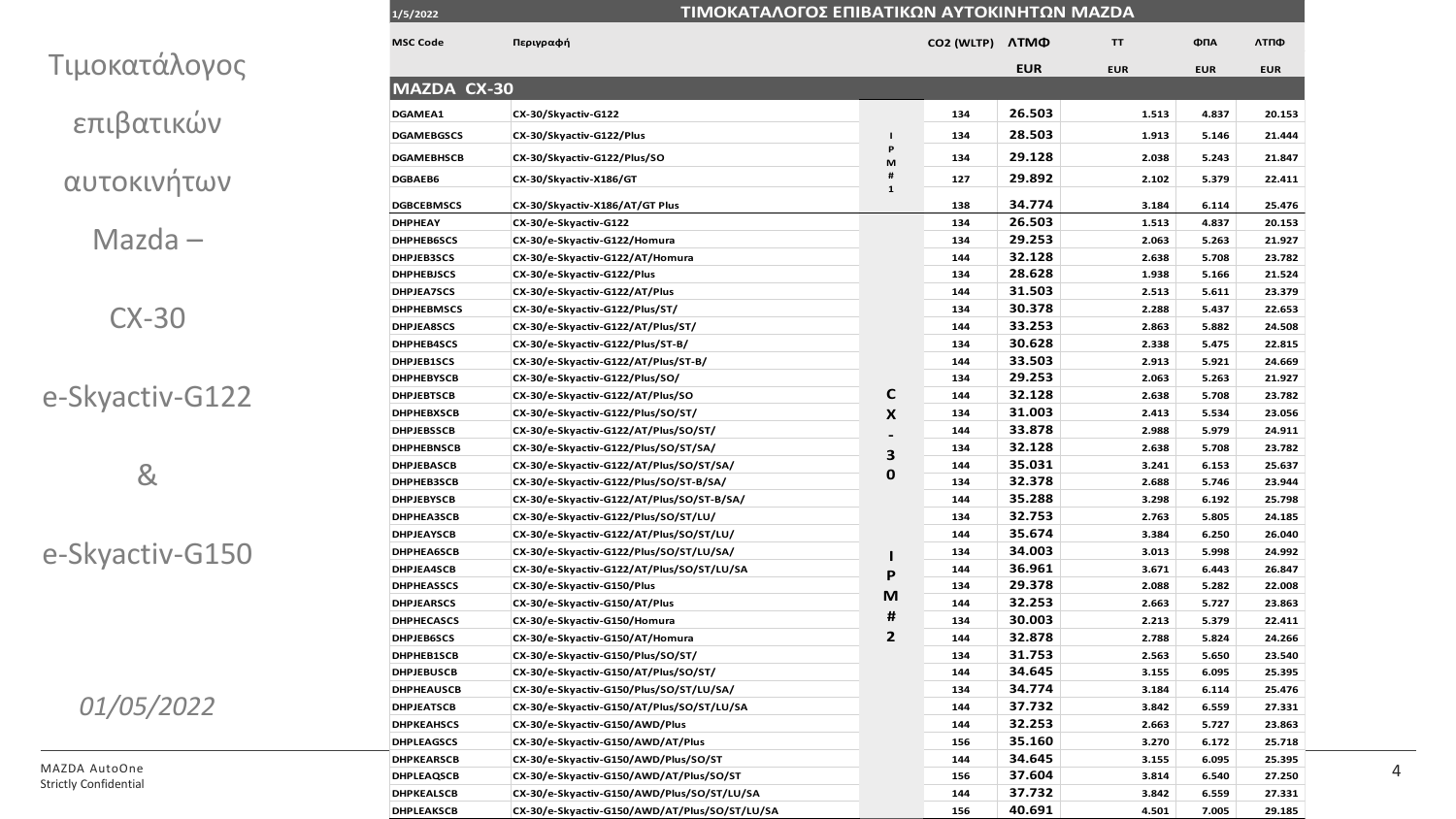| Τιμοκατάλογος                | 1/5/2022          |                                                             | ΤΙΜΟΚΑΤΑΛΟΓΟΣ ΕΠΙΒΑΤΙΚΩΝ ΑΥΤΟΚΙΝΗΤΩΝ ΜΑΖDΑ |                 |            |            |            |            |  |
|------------------------------|-------------------|-------------------------------------------------------------|--------------------------------------------|-----------------|------------|------------|------------|------------|--|
|                              | <b>MSC Code</b>   | Περιγραφή                                                   |                                            | CO2 (WLTP) ATMO |            | TT         | ФПА        | ΛΤΠΦ       |  |
| επιβατικών                   |                   |                                                             |                                            |                 | <b>EUR</b> | <b>EUR</b> | <b>EUR</b> | <b>EUR</b> |  |
|                              |                   | MAZDA CX-30 e-SkyactivX                                     |                                            |                 |            |            |            |            |  |
| αυτοκινήτων                  | <b>DHNNEBJ</b>    | CX-30/e-Skyactiv-X186/GT                                    |                                            | 128             | 30.016     | 2.126      | 5.398      | 22.492     |  |
|                              | <b>DHNNEA7SCS</b> | CX-30/e-Skyactiv-X186/GT Plus                               |                                            | 128             | 31.872     | 2.482      | 5.688      | 23.702     |  |
|                              | <b>DHNREA7SCS</b> | CX-30/e-Skyactiv-X186/AT/GT Plus                            |                                            | 138             | 34.903     | 3.213      | 6.134      | 25.556     |  |
|                              | <b>DHNNEBXSCS</b> | CX-30/e-Skyactiv-X186/Homura                                |                                            | 128             | 30.634     | 2.244      | 5.495      | 22.895     |  |
|                              | <b>DHNREB1SCS</b> | CX-30/e-Skyactiv-X186/AT/Homura                             |                                            | 138             | 33.628     | 2.938      | 5.940      | 24.750     |  |
|                              | <b>DHNNEBHSCB</b> | CX-30/e-Skyactiv-X186/GT Plus/SO                            |                                            | 128             | 32.491     | 2.601      | 5.785      | 24.105     |  |
| $Mazda -$                    | <b>DHNREBGSCB</b> | CX-30/e-Skyactiv-X186/AT/GT Plus/SO                         | C                                          | 138             | 35.546     | 3.356      | 6.230      | 25.960     |  |
|                              | <b>DHNNEAPSCB</b> | CX-30/e-Skyactiv-X186/GT Plus/SO/LU                         | X                                          | 128             | 33.852     | 2.862      | 5.998      | 24.992     |  |
|                              | <b>DHNREAWSCB</b> | CX-30/e-Skyactiv-X186/AT/GT Plus/SO/LU                      |                                            | 138             | 36.961     | 3.671      | 6.443      | 26.847     |  |
|                              | <b>DHNNEA1SCB</b> | CX-30/e-Skyactiv-X186/GT Plus/SA/SO/LU                      |                                            | 128             | 36.141     | 3.351      | 6.346      | 26.444     |  |
|                              | <b>DHNREATSCB</b> | CX-30/e-Skyactiv-X186/AT/GT Plus/SA/SO/LU                   | 3                                          | 138             | 39.276     | 4.186      | 6.792      | 28.298     |  |
|                              | <b>DHNTEAPSCS</b> | CX-30/e-Skyactiv-X186/AWD/GT Plus                           | 0                                          | 136             | 34.903     | 3.213      | 6.134      | 25.556     |  |
|                              | <b>DHNWEAPSCS</b> | CX-30/e-Skyactiv-X186/AWD/AT/GT Plus                        |                                            | 148             | 37.861     | 3.871      | 6.579      | 27.411     |  |
| $CX-30$<br>e-Skyactiv-X186   | <b>DHNTEBBSCS</b> | CX-30/e-Skyactiv-X186/AWD/Homura                            |                                            | 136             | 33.628     | 2.938      | 5.940      | 24.750     |  |
|                              | <b>DHNWEBGSCS</b> | CX-30/e-Skyactiv-X186/AWD/AT/Homura                         |                                            | 148             | 36.575     | 3.585      | 6.385      | 26.605     |  |
|                              | <b>DHNTEA2SCB</b> | CX-30/e-Skyactiv-X186/AWD/GT Plus/SO                        |                                            | 137             | 35.546     | 3.356      | 6.230      | 25.960     |  |
|                              | DHNWEA2SCB        | CX-30/e-Skyactiv-X186/AWD/AT/GT Plus/SO                     |                                            | 149             | 38.376     | 3.986      | 6.656      | 27.734     |  |
|                              | <b>DHNTEA1SCB</b> | CX-30/e-Skyactiv-X186/AWD/GT Plus/SO/LU                     | P                                          | 137             | 36.961     | 3.671      | 6.443      | 26.847     |  |
|                              | DHNWEA1SCB        | CX-30/e-Skyactiv-X186/AWD/AT/GT Plus/SO/LU                  | M                                          | 149             | 39.919     | 4.329      | 6.888      | 28.702     |  |
|                              | <b>DHNTEAHSCB</b> | CX-30/e-Skyactiv-X186/AWD/GT Plus/SA/SO/LU                  | #                                          | 137             | 39.276     | 4.186      | 6.792      | 28.298     |  |
|                              | <b>DHNWEAHSCB</b> | CX-30/e-Skyactiv-X186/AWD/AT/GT Plus/SA/SO/LU               | 2                                          | 149             | 42.203     | 4.813      | 7.237      | 30.153     |  |
|                              | <b>DHNTEAJSCB</b> | CX-30/e-Skyactiv-X186/AWD/GT Plus/SA/SO/LU-white            |                                            | 137             | 39.533     | 4.243      | 6.830      | 28.460     |  |
| 01/05/2022                   | <b>DHNWEAJSCB</b> | CX-30/e-Skyactiv-X186/AWD/AT/GT Plus/SA/SO/LU-white         |                                            | 149             | 42.427     | 4.837      | 7.275      | 30.315     |  |
|                              | <b>DHNVEACSCB</b> | CX-30/e-Skyactiv-X186/AWD/GT Plus/SA/SO/LU-with SR          |                                            | 137             | 40.048     | 4.358      | 6.908      | 28.782     |  |
|                              | <b>DHPAEAESCB</b> | CX-30/e-Skyactiv-X186/AWD/AT/GT Plus/SA/SO/LU-with SR       |                                            | 149             | 42.876     | 4.886      | 7.353      | 30.637     |  |
| MAZDA AutoOne                | <b>DHNVEADSCB</b> | CX-30/e-Skyactiv-X186/AWD/GT Plus/SA/SO/LU-white-with SR    |                                            | 137             | 40.305     | 4.415      | 6.946      | 28.944     |  |
| <b>Strictly Confidential</b> | <b>DHPAEAFSCB</b> | CX-30/e-Skyactiv-X186/AWD/AT/GT Plus/SA/SO/LU-white-with SR |                                            | 149             | 43.100     | 4.910      | 7.392      | 30.798     |  |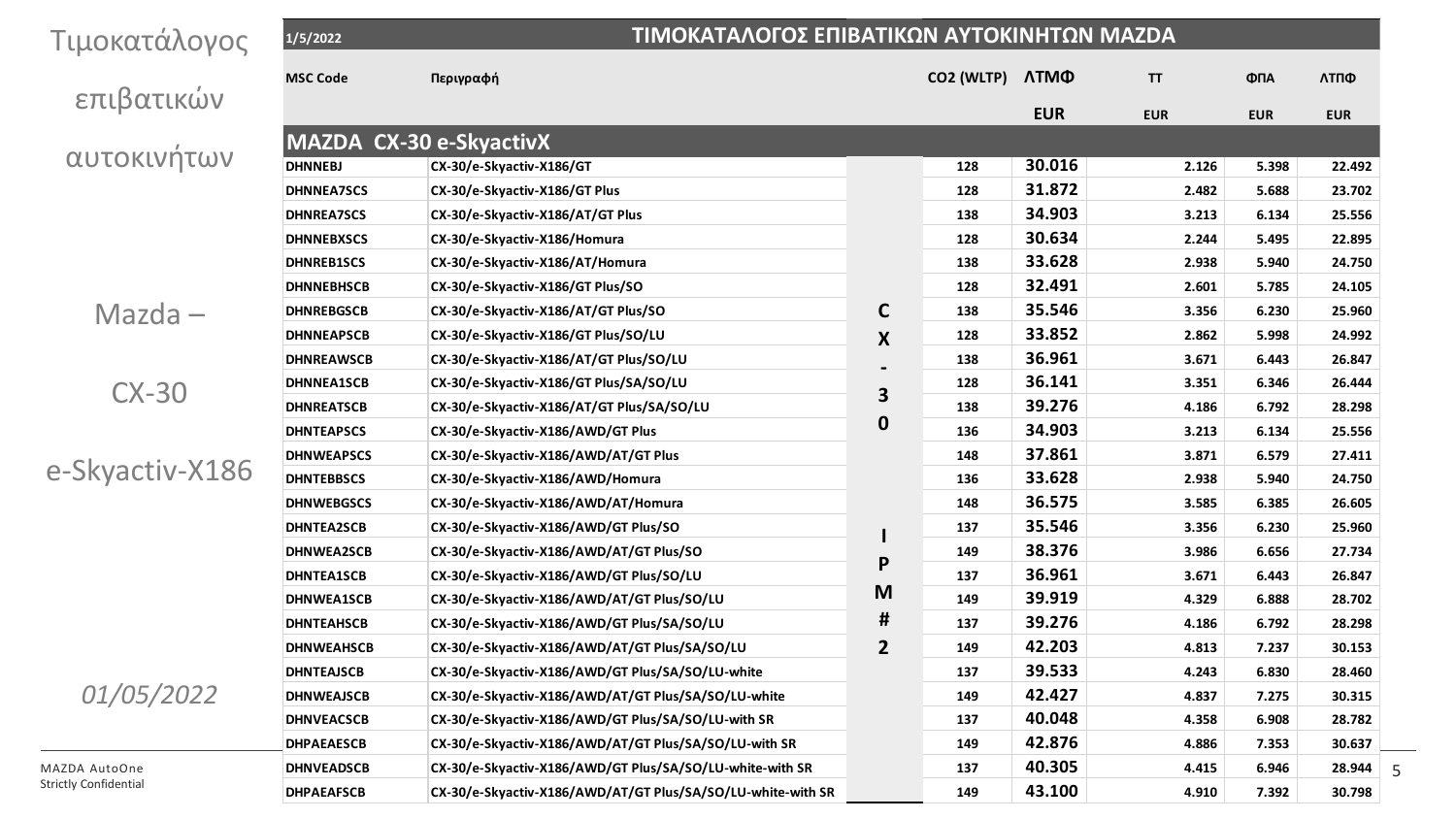|                                                 | ΤΙΜΟΚΑΤΑΛΟΓΟΣ ΕΠΙΒΑΤΙΚΩΝ ΑΥΤΟΚΙΝΗΤΩΝ ΜΑΖDΑ<br>1/5/2022                                                                                                                                                                                                                                                                                                                                                                                                                                                                                                                                                                                                                                                                                                                                                                                                                                                                                                                                                                                                                                                                                                                                                                                                                                                                                                                                                                                                                                                                                                                                                                                                                                                                                                                                                                                                     |                                 |        |     |                                                                                                                                                                                                                                                                  |                                                                                                                                                                                                                                                                                                                                                                                                                                                                                                                                                                                                           |            |            |
|-------------------------------------------------|------------------------------------------------------------------------------------------------------------------------------------------------------------------------------------------------------------------------------------------------------------------------------------------------------------------------------------------------------------------------------------------------------------------------------------------------------------------------------------------------------------------------------------------------------------------------------------------------------------------------------------------------------------------------------------------------------------------------------------------------------------------------------------------------------------------------------------------------------------------------------------------------------------------------------------------------------------------------------------------------------------------------------------------------------------------------------------------------------------------------------------------------------------------------------------------------------------------------------------------------------------------------------------------------------------------------------------------------------------------------------------------------------------------------------------------------------------------------------------------------------------------------------------------------------------------------------------------------------------------------------------------------------------------------------------------------------------------------------------------------------------------------------------------------------------------------------------------------------------|---------------------------------|--------|-----|------------------------------------------------------------------------------------------------------------------------------------------------------------------------------------------------------------------------------------------------------------------|-----------------------------------------------------------------------------------------------------------------------------------------------------------------------------------------------------------------------------------------------------------------------------------------------------------------------------------------------------------------------------------------------------------------------------------------------------------------------------------------------------------------------------------------------------------------------------------------------------------|------------|------------|
|                                                 | <b>MSC Code</b>                                                                                                                                                                                                                                                                                                                                                                                                                                                                                                                                                                                                                                                                                                                                                                                                                                                                                                                                                                                                                                                                                                                                                                                                                                                                                                                                                                                                                                                                                                                                                                                                                                                                                                                                                                                                                                            | Περιγραφή                       |        |     |                                                                                                                                                                                                                                                                  | <b>TT</b>                                                                                                                                                                                                                                                                                                                                                                                                                                                                                                                                                                                                 | ФПА        | ΛΤΠΦ       |
|                                                 |                                                                                                                                                                                                                                                                                                                                                                                                                                                                                                                                                                                                                                                                                                                                                                                                                                                                                                                                                                                                                                                                                                                                                                                                                                                                                                                                                                                                                                                                                                                                                                                                                                                                                                                                                                                                                                                            |                                 |        |     | <b>EUR</b>                                                                                                                                                                                                                                                       | <b>EUR</b>                                                                                                                                                                                                                                                                                                                                                                                                                                                                                                                                                                                                | <b>EUR</b> | <b>EUR</b> |
|                                                 |                                                                                                                                                                                                                                                                                                                                                                                                                                                                                                                                                                                                                                                                                                                                                                                                                                                                                                                                                                                                                                                                                                                                                                                                                                                                                                                                                                                                                                                                                                                                                                                                                                                                                                                                                                                                                                                            |                                 |        |     |                                                                                                                                                                                                                                                                  |                                                                                                                                                                                                                                                                                                                                                                                                                                                                                                                                                                                                           |            |            |
|                                                 | <b>KSE2EAB</b>                                                                                                                                                                                                                                                                                                                                                                                                                                                                                                                                                                                                                                                                                                                                                                                                                                                                                                                                                                                                                                                                                                                                                                                                                                                                                                                                                                                                                                                                                                                                                                                                                                                                                                                                                                                                                                             | CX-5/G165/Challenge             |        | 154 | 31.915                                                                                                                                                                                                                                                           | 4.325                                                                                                                                                                                                                                                                                                                                                                                                                                                                                                                                                                                                     | 5.340      | 22.250     |
|                                                 | <b>KSE2EADCS7</b>                                                                                                                                                                                                                                                                                                                                                                                                                                                                                                                                                                                                                                                                                                                                                                                                                                                                                                                                                                                                                                                                                                                                                                                                                                                                                                                                                                                                                                                                                                                                                                                                                                                                                                                                                                                                                                          | CX-5/G165/Challenge Plus        |        | 154 | 33.865                                                                                                                                                                                                                                                           | 4.975                                                                                                                                                                                                                                                                                                                                                                                                                                                                                                                                                                                                     | 5.592      | 23.298     |
|                                                 | KSE2EAECS7                                                                                                                                                                                                                                                                                                                                                                                                                                                                                                                                                                                                                                                                                                                                                                                                                                                                                                                                                                                                                                                                                                                                                                                                                                                                                                                                                                                                                                                                                                                                                                                                                                                                                                                                                                                                                                                 | CX-5/G165/Attraction Plus       |        | 153 | 36.715                                                                                                                                                                                                                                                           | 5.925<br>5.959<br>5.727<br>5.858<br>6.573<br>5.979<br>6.573<br>5.979<br>7.823<br>6.366<br>9.650<br>6.927<br>9.650<br>6.927<br>10.828<br>7.411<br>6.253<br>6.075<br>6.463<br>8.138<br>9.965<br>7.024<br>7.411<br>10.828<br>7.411<br>10.828<br>11.493<br>7.895<br>10.881<br>7.450<br>11.786<br>8.108<br>11.972<br>8.243<br>5.825<br>5.921<br>7.799<br>6.598<br>8.200<br>6.734<br>7.634<br>6.308<br>8.264<br>6.501<br>8.894<br>6.695<br>9.524<br>6.888<br>9.524<br>6.888<br>10.775<br>7.372<br>10.961<br>7.508<br>9.650<br>6.927<br>7.856<br>11.440<br>7.992<br>11.626<br>11.680<br>8.030<br>11.493<br>7.895 | 24.831     |            |
|                                                 | <b>KSD5EAE</b>                                                                                                                                                                                                                                                                                                                                                                                                                                                                                                                                                                                                                                                                                                                                                                                                                                                                                                                                                                                                                                                                                                                                                                                                                                                                                                                                                                                                                                                                                                                                                                                                                                                                                                                                                                                                                                             | CX-5/G165/AT/Challenge          |        | 164 | 35.448                                                                                                                                                                                                                                                           |                                                                                                                                                                                                                                                                                                                                                                                                                                                                                                                                                                                                           |            | 23.863     |
|                                                 | <b>KSD5EACCS7</b>                                                                                                                                                                                                                                                                                                                                                                                                                                                                                                                                                                                                                                                                                                                                                                                                                                                                                                                                                                                                                                                                                                                                                                                                                                                                                                                                                                                                                                                                                                                                                                                                                                                                                                                                                                                                                                          | CX-5/G165/AT/Challenge Plus     |        | 164 | 37.463                                                                                                                                                                                                                                                           |                                                                                                                                                                                                                                                                                                                                                                                                                                                                                                                                                                                                           | 24.911     |            |
|                                                 | <b>KSE4EAJCS7</b>                                                                                                                                                                                                                                                                                                                                                                                                                                                                                                                                                                                                                                                                                                                                                                                                                                                                                                                                                                                                                                                                                                                                                                                                                                                                                                                                                                                                                                                                                                                                                                                                                                                                                                                                                                                                                                          | CX-5/G165/AWD/Challenge Plus    |        | 171 | 37.463<br>40.713<br>45.440<br>45.440<br>49.118<br>37.643<br>41.528<br>46.255<br>49.118<br>49.118<br>52.283<br>49.371<br>53.676<br>54.562<br>36.415<br>41.889<br>42.990<br>40.224<br>41.854<br>43.484<br>45.114<br>45.114<br>48.865<br>49.751<br>45.440<br>52.030 |                                                                                                                                                                                                                                                                                                                                                                                                                                                                                                                                                                                                           | 24.911     |            |
|                                                 | KSD9EAECS7                                                                                                                                                                                                                                                                                                                                                                                                                                                                                                                                                                                                                                                                                                                                                                                                                                                                                                                                                                                                                                                                                                                                                                                                                                                                                                                                                                                                                                                                                                                                                                                                                                                                                                                                                                                                                                                 | CX-5/G165/AWD/AT/Challenge Plus |        | 176 |                                                                                                                                                                                                                                                                  |                                                                                                                                                                                                                                                                                                                                                                                                                                                                                                                                                                                                           |            | 26.524     |
|                                                 | CO2 (WLTP) ATMO<br><b>MAZDA CX-5</b><br>$\mathsf J$<br>$\overline{\mathbf{z}}$<br>$\mathbf 2$<br>174<br>KSD9EAQCS7<br>CX-5/G165/AWD/AT/Newground<br>A<br>CX-5/G165/AWD/AT/Revolution<br>174<br>KSD9EACCS7<br>174<br>KSD9EAHCS7<br>CX-5/G165/AWD/AT/Homura Plus<br><b>KSF1EADCS7</b><br>CX-5/CD150/Challenge Plus<br>147<br>P<br><b>KSF2EACCS7</b><br>CX-5/CD150/AT/Challenge Plus<br>160<br>M<br>KSF3EADCS7<br>164<br>CX-5/CD150/AWD/Revolution<br>#<br>173<br><b>KSF5EAMCS7</b><br>CX-5/CD150/AWD/AT/Newground<br>5<br>173<br><b>KSF5EADCS7</b><br>CX-5/CD150/AWD/AT/Revolution<br><b>KSF5EAECS7</b><br>CX-5/CD150/AWD/AT/Homura Plus<br>173<br>173<br>KSG4EAUCS7<br>CX-5/CD184/AWD/AT/Newground<br>173<br>KSG4EADCS7<br>CX-5/CD184/AWD/AT/Takumi Plus<br><b>KSG5EABCS7</b><br>173<br>CX-5/CD184/AWD/AT/Takumi Plus/SR<br><b>KSE2EBMCS7</b><br>CX-5/G165/Attraction Plus_w/o PLG<br>153<br><b>KSE2EBUCS7</b><br>CX-5/G165/Homura Plus_w/o PLG<br>153<br>P<br>KSE3EA4CS7<br>CX-5/G165/Homura Plus/SR_w/o PLG<br>153<br>M<br>KSD5EBDCS7<br>CX-5/G165/AT/Attraction Plus_w/o PLG<br>165<br>#<br>5 <sup>1</sup><br>KSD5EBECS7<br>CX-5/G165/AT/Newground_w/o PLG<br>166<br>CX-5/G165/AWD/AT/Attraction Plus_w/o PLG<br>174<br>KSD9EA2CS7<br>w<br>$\mathbf{o}$<br>CX-5/G165/AWD/AT/Newground_w/o PLG<br>KSD9EA3CS7<br>174<br>$\mathsf{P}$<br>KSD9EBACS7<br>CX-5/G165/AWD/AT/Revolution_w/o PLG<br>174<br>$\circ$<br>CX-5/G165/AWD/AT/Homura Plus_w/o PLG<br>174<br>KSD9EBCCS7<br>w<br>KSE1EA7CS7<br>CX-5/G165/AWD/AT/Homura Plus/SR_w/o PLG<br>174<br>L<br>KSE8EA4CS7<br>CX-5/G194/AWD/AT/Newground_w/o PLG<br>182<br>CX-5/CD150/AWD/AT/Homura Plus_w/o PLG<br>173<br>KSF5EA2CS7<br>52.916<br>KSF6EATCS7<br>CX-5/CD150/AWD/AT/Homura Plus/SR_w/o PLG<br>173<br>$\mathsf g$<br>a<br>53.170<br>CX-5/CD184/AWD/AT/Homura Plus/SR w/o PLG<br>173<br>KSG5EA3CS7<br>e |                                 | 28.863 |     |                                                                                                                                                                                                                                                                  |                                                                                                                                                                                                                                                                                                                                                                                                                                                                                                                                                                                                           |            |            |
| επιβατικών<br>$Mazda -$<br>$CX-5$<br>01/05/2022 |                                                                                                                                                                                                                                                                                                                                                                                                                                                                                                                                                                                                                                                                                                                                                                                                                                                                                                                                                                                                                                                                                                                                                                                                                                                                                                                                                                                                                                                                                                                                                                                                                                                                                                                                                                                                                                                            |                                 |        |     |                                                                                                                                                                                                                                                                  |                                                                                                                                                                                                                                                                                                                                                                                                                                                                                                                                                                                                           |            | 28.863     |
|                                                 | 52.283<br>KSG4EBPCS7<br>CX-5/CD184/AWD/AT/Homura Plus_w/o PLG<br>173                                                                                                                                                                                                                                                                                                                                                                                                                                                                                                                                                                                                                                                                                                                                                                                                                                                                                                                                                                                                                                                                                                                                                                                                                                                                                                                                                                                                                                                                                                                                                                                                                                                                                                                                                                                       |                                 | 30.879 |     |                                                                                                                                                                                                                                                                  |                                                                                                                                                                                                                                                                                                                                                                                                                                                                                                                                                                                                           |            |            |
| Τιμοκατάλογος<br>αυτοκινήτων                    |                                                                                                                                                                                                                                                                                                                                                                                                                                                                                                                                                                                                                                                                                                                                                                                                                                                                                                                                                                                                                                                                                                                                                                                                                                                                                                                                                                                                                                                                                                                                                                                                                                                                                                                                                                                                                                                            |                                 |        |     |                                                                                                                                                                                                                                                                  |                                                                                                                                                                                                                                                                                                                                                                                                                                                                                                                                                                                                           |            | 25.315     |
|                                                 |                                                                                                                                                                                                                                                                                                                                                                                                                                                                                                                                                                                                                                                                                                                                                                                                                                                                                                                                                                                                                                                                                                                                                                                                                                                                                                                                                                                                                                                                                                                                                                                                                                                                                                                                                                                                                                                            |                                 |        |     |                                                                                                                                                                                                                                                                  |                                                                                                                                                                                                                                                                                                                                                                                                                                                                                                                                                                                                           |            | 26.927     |
|                                                 |                                                                                                                                                                                                                                                                                                                                                                                                                                                                                                                                                                                                                                                                                                                                                                                                                                                                                                                                                                                                                                                                                                                                                                                                                                                                                                                                                                                                                                                                                                                                                                                                                                                                                                                                                                                                                                                            |                                 |        |     |                                                                                                                                                                                                                                                                  |                                                                                                                                                                                                                                                                                                                                                                                                                                                                                                                                                                                                           |            | 29.266     |
|                                                 |                                                                                                                                                                                                                                                                                                                                                                                                                                                                                                                                                                                                                                                                                                                                                                                                                                                                                                                                                                                                                                                                                                                                                                                                                                                                                                                                                                                                                                                                                                                                                                                                                                                                                                                                                                                                                                                            |                                 |        |     |                                                                                                                                                                                                                                                                  |                                                                                                                                                                                                                                                                                                                                                                                                                                                                                                                                                                                                           |            | 30.879     |
|                                                 |                                                                                                                                                                                                                                                                                                                                                                                                                                                                                                                                                                                                                                                                                                                                                                                                                                                                                                                                                                                                                                                                                                                                                                                                                                                                                                                                                                                                                                                                                                                                                                                                                                                                                                                                                                                                                                                            |                                 |        |     |                                                                                                                                                                                                                                                                  |                                                                                                                                                                                                                                                                                                                                                                                                                                                                                                                                                                                                           |            | 30.879     |
|                                                 |                                                                                                                                                                                                                                                                                                                                                                                                                                                                                                                                                                                                                                                                                                                                                                                                                                                                                                                                                                                                                                                                                                                                                                                                                                                                                                                                                                                                                                                                                                                                                                                                                                                                                                                                                                                                                                                            |                                 |        |     |                                                                                                                                                                                                                                                                  |                                                                                                                                                                                                                                                                                                                                                                                                                                                                                                                                                                                                           |            | 32.895     |
|                                                 |                                                                                                                                                                                                                                                                                                                                                                                                                                                                                                                                                                                                                                                                                                                                                                                                                                                                                                                                                                                                                                                                                                                                                                                                                                                                                                                                                                                                                                                                                                                                                                                                                                                                                                                                                                                                                                                            |                                 |        |     |                                                                                                                                                                                                                                                                  |                                                                                                                                                                                                                                                                                                                                                                                                                                                                                                                                                                                                           |            | 31.040     |
|                                                 |                                                                                                                                                                                                                                                                                                                                                                                                                                                                                                                                                                                                                                                                                                                                                                                                                                                                                                                                                                                                                                                                                                                                                                                                                                                                                                                                                                                                                                                                                                                                                                                                                                                                                                                                                                                                                                                            |                                 |        |     |                                                                                                                                                                                                                                                                  |                                                                                                                                                                                                                                                                                                                                                                                                                                                                                                                                                                                                           |            | 33.782     |
|                                                 |                                                                                                                                                                                                                                                                                                                                                                                                                                                                                                                                                                                                                                                                                                                                                                                                                                                                                                                                                                                                                                                                                                                                                                                                                                                                                                                                                                                                                                                                                                                                                                                                                                                                                                                                                                                                                                                            |                                 |        |     |                                                                                                                                                                                                                                                                  |                                                                                                                                                                                                                                                                                                                                                                                                                                                                                                                                                                                                           |            | 34.347     |
|                                                 |                                                                                                                                                                                                                                                                                                                                                                                                                                                                                                                                                                                                                                                                                                                                                                                                                                                                                                                                                                                                                                                                                                                                                                                                                                                                                                                                                                                                                                                                                                                                                                                                                                                                                                                                                                                                                                                            |                                 |        |     |                                                                                                                                                                                                                                                                  |                                                                                                                                                                                                                                                                                                                                                                                                                                                                                                                                                                                                           |            | 24.669     |
|                                                 |                                                                                                                                                                                                                                                                                                                                                                                                                                                                                                                                                                                                                                                                                                                                                                                                                                                                                                                                                                                                                                                                                                                                                                                                                                                                                                                                                                                                                                                                                                                                                                                                                                                                                                                                                                                                                                                            |                                 |        |     |                                                                                                                                                                                                                                                                  |                                                                                                                                                                                                                                                                                                                                                                                                                                                                                                                                                                                                           |            | 27.492     |
|                                                 |                                                                                                                                                                                                                                                                                                                                                                                                                                                                                                                                                                                                                                                                                                                                                                                                                                                                                                                                                                                                                                                                                                                                                                                                                                                                                                                                                                                                                                                                                                                                                                                                                                                                                                                                                                                                                                                            |                                 |        |     |                                                                                                                                                                                                                                                                  |                                                                                                                                                                                                                                                                                                                                                                                                                                                                                                                                                                                                           |            | 28.056     |
|                                                 |                                                                                                                                                                                                                                                                                                                                                                                                                                                                                                                                                                                                                                                                                                                                                                                                                                                                                                                                                                                                                                                                                                                                                                                                                                                                                                                                                                                                                                                                                                                                                                                                                                                                                                                                                                                                                                                            |                                 |        |     | 26.282                                                                                                                                                                                                                                                           |                                                                                                                                                                                                                                                                                                                                                                                                                                                                                                                                                                                                           |            |            |
|                                                 |                                                                                                                                                                                                                                                                                                                                                                                                                                                                                                                                                                                                                                                                                                                                                                                                                                                                                                                                                                                                                                                                                                                                                                                                                                                                                                                                                                                                                                                                                                                                                                                                                                                                                                                                                                                                                                                            |                                 |        |     |                                                                                                                                                                                                                                                                  |                                                                                                                                                                                                                                                                                                                                                                                                                                                                                                                                                                                                           | 27.089     |            |
|                                                 |                                                                                                                                                                                                                                                                                                                                                                                                                                                                                                                                                                                                                                                                                                                                                                                                                                                                                                                                                                                                                                                                                                                                                                                                                                                                                                                                                                                                                                                                                                                                                                                                                                                                                                                                                                                                                                                            |                                 |        |     |                                                                                                                                                                                                                                                                  |                                                                                                                                                                                                                                                                                                                                                                                                                                                                                                                                                                                                           |            | 27.895     |
|                                                 |                                                                                                                                                                                                                                                                                                                                                                                                                                                                                                                                                                                                                                                                                                                                                                                                                                                                                                                                                                                                                                                                                                                                                                                                                                                                                                                                                                                                                                                                                                                                                                                                                                                                                                                                                                                                                                                            |                                 |        |     |                                                                                                                                                                                                                                                                  |                                                                                                                                                                                                                                                                                                                                                                                                                                                                                                                                                                                                           |            | 28.702     |
|                                                 |                                                                                                                                                                                                                                                                                                                                                                                                                                                                                                                                                                                                                                                                                                                                                                                                                                                                                                                                                                                                                                                                                                                                                                                                                                                                                                                                                                                                                                                                                                                                                                                                                                                                                                                                                                                                                                                            |                                 |        |     |                                                                                                                                                                                                                                                                  |                                                                                                                                                                                                                                                                                                                                                                                                                                                                                                                                                                                                           |            |            |
|                                                 |                                                                                                                                                                                                                                                                                                                                                                                                                                                                                                                                                                                                                                                                                                                                                                                                                                                                                                                                                                                                                                                                                                                                                                                                                                                                                                                                                                                                                                                                                                                                                                                                                                                                                                                                                                                                                                                            |                                 |        |     |                                                                                                                                                                                                                                                                  |                                                                                                                                                                                                                                                                                                                                                                                                                                                                                                                                                                                                           |            | 28.702     |
|                                                 |                                                                                                                                                                                                                                                                                                                                                                                                                                                                                                                                                                                                                                                                                                                                                                                                                                                                                                                                                                                                                                                                                                                                                                                                                                                                                                                                                                                                                                                                                                                                                                                                                                                                                                                                                                                                                                                            |                                 |        |     |                                                                                                                                                                                                                                                                  |                                                                                                                                                                                                                                                                                                                                                                                                                                                                                                                                                                                                           |            | 30.718     |
|                                                 |                                                                                                                                                                                                                                                                                                                                                                                                                                                                                                                                                                                                                                                                                                                                                                                                                                                                                                                                                                                                                                                                                                                                                                                                                                                                                                                                                                                                                                                                                                                                                                                                                                                                                                                                                                                                                                                            |                                 |        |     |                                                                                                                                                                                                                                                                  |                                                                                                                                                                                                                                                                                                                                                                                                                                                                                                                                                                                                           |            | 31.282     |
|                                                 |                                                                                                                                                                                                                                                                                                                                                                                                                                                                                                                                                                                                                                                                                                                                                                                                                                                                                                                                                                                                                                                                                                                                                                                                                                                                                                                                                                                                                                                                                                                                                                                                                                                                                                                                                                                                                                                            |                                 |        |     |                                                                                                                                                                                                                                                                  |                                                                                                                                                                                                                                                                                                                                                                                                                                                                                                                                                                                                           |            | 28.863     |
|                                                 |                                                                                                                                                                                                                                                                                                                                                                                                                                                                                                                                                                                                                                                                                                                                                                                                                                                                                                                                                                                                                                                                                                                                                                                                                                                                                                                                                                                                                                                                                                                                                                                                                                                                                                                                                                                                                                                            |                                 |        |     |                                                                                                                                                                                                                                                                  |                                                                                                                                                                                                                                                                                                                                                                                                                                                                                                                                                                                                           |            | 32.734     |
|                                                 |                                                                                                                                                                                                                                                                                                                                                                                                                                                                                                                                                                                                                                                                                                                                                                                                                                                                                                                                                                                                                                                                                                                                                                                                                                                                                                                                                                                                                                                                                                                                                                                                                                                                                                                                                                                                                                                            |                                 |        |     |                                                                                                                                                                                                                                                                  |                                                                                                                                                                                                                                                                                                                                                                                                                                                                                                                                                                                                           |            | 33.298     |
| MAZDA AutoOne                                   |                                                                                                                                                                                                                                                                                                                                                                                                                                                                                                                                                                                                                                                                                                                                                                                                                                                                                                                                                                                                                                                                                                                                                                                                                                                                                                                                                                                                                                                                                                                                                                                                                                                                                                                                                                                                                                                            |                                 |        |     |                                                                                                                                                                                                                                                                  |                                                                                                                                                                                                                                                                                                                                                                                                                                                                                                                                                                                                           |            | 33.460     |
| <b>Strictly Confidential</b>                    |                                                                                                                                                                                                                                                                                                                                                                                                                                                                                                                                                                                                                                                                                                                                                                                                                                                                                                                                                                                                                                                                                                                                                                                                                                                                                                                                                                                                                                                                                                                                                                                                                                                                                                                                                                                                                                                            |                                 |        |     |                                                                                                                                                                                                                                                                  |                                                                                                                                                                                                                                                                                                                                                                                                                                                                                                                                                                                                           |            |            |
|                                                 |                                                                                                                                                                                                                                                                                                                                                                                                                                                                                                                                                                                                                                                                                                                                                                                                                                                                                                                                                                                                                                                                                                                                                                                                                                                                                                                                                                                                                                                                                                                                                                                                                                                                                                                                                                                                                                                            |                                 |        |     |                                                                                                                                                                                                                                                                  |                                                                                                                                                                                                                                                                                                                                                                                                                                                                                                                                                                                                           |            | 32.895     |

6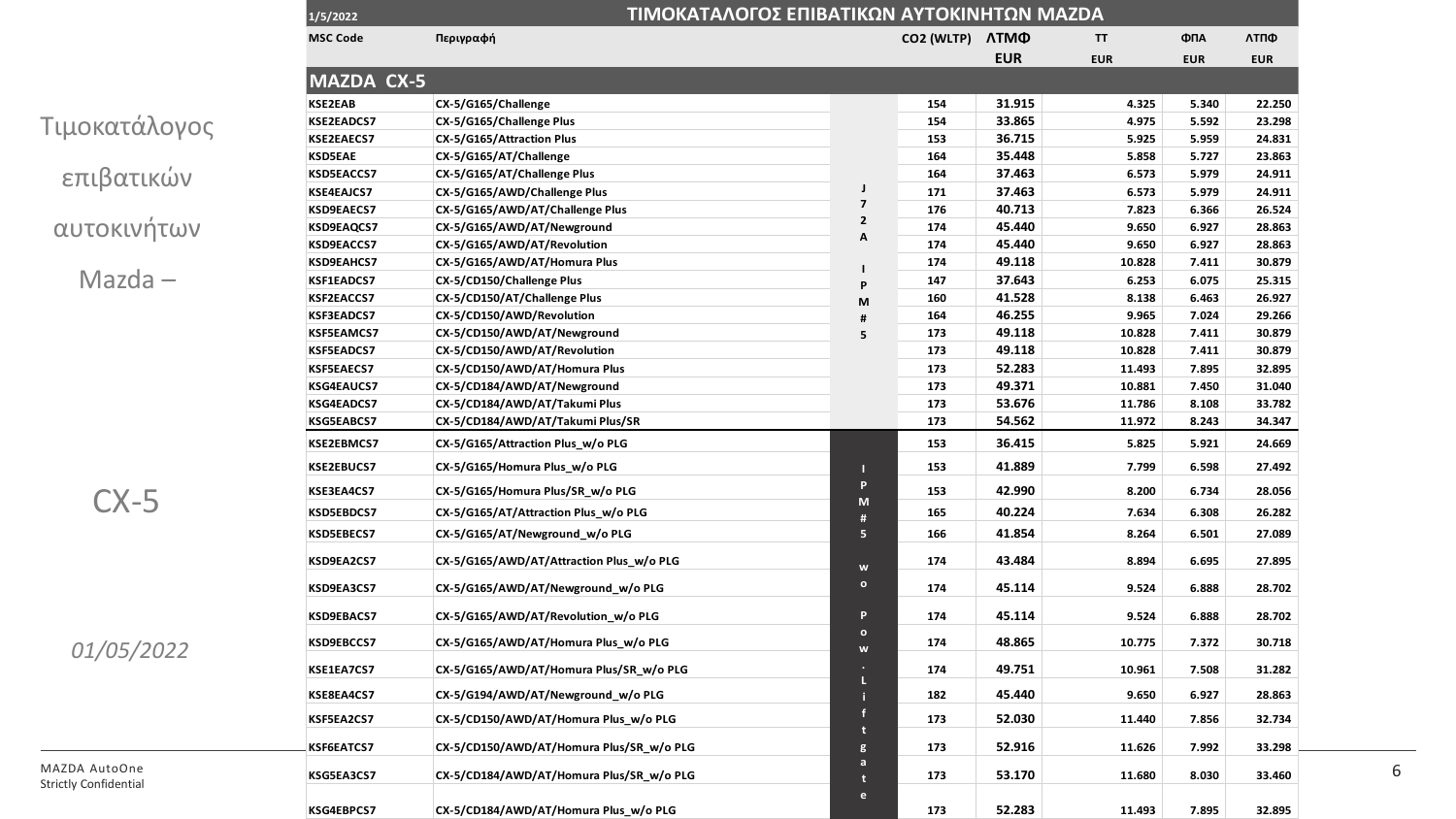| 1/5/2022          | <u>ΤΙΜΟΚΑΤΑΛΟΓΟΣ ΕΠΙΒΑΤΙΚΩΝ ΑΥΤΟΚΙΝΗΤΩΝ ΜΑΖDΑ</u> |                |            |             |            |            |            |
|-------------------|---------------------------------------------------|----------------|------------|-------------|------------|------------|------------|
| <b>MSC Code</b>   | Περιγραφή                                         |                | CO2 (WLTP) | <b>ЛТМФ</b> | <b>TT</b>  | ФПА        | ΛΤΠΦ       |
|                   |                                                   |                |            | <b>EUR</b>  | <b>EUR</b> | <b>EUR</b> | <b>EUR</b> |
| <b>MAZDA MX-5</b> |                                                   |                |            |             |            |            |            |
| <b>NG1GEAA</b>    | MX-5/G132/Challenge                               |                | 142        | 28.765      | 3.275      | 4.934      | 20.556     |
| <b>NG1GEABMSD</b> | MX-5/G132/Revolution                              |                | 142        | 36.265      | 5.775      | 5.901      | 24.589     |
| <b>NG1GEAGMSD</b> | MX-5/G132/Takumi                                  | $\overline{2}$ | 142        | 36.715      | 5.925      | 5.959      | 24.831     |
| <b>NG1JEAHMSD</b> | MX-5/G184/Takumi                                  | A              | 155        | 38.272      | 6.482      | 6.153      | 25.637     |
| <b>NG1JEACMSD</b> | MX-5/G184/Revolution Top                          |                | 155        | 41.889      | 7.799      | 6.598      | 27.492     |
| <b>NG1HEAFMSD</b> | MX-5/RF/G132/Revolution                           | P              | 142        | 38.901      | 6.711      | 6.230      | 25.960     |
| <b>NG1HEADMSD</b> | MX-5/RF/G132/Takumi                               | M              | 142        | 39.373      | 6.883      | 6.288      | 26.202     |
| <b>NG1KEAGMSD</b> | MX-5/RF/G184/Takumi                               | #              | 155        | 40.946      | 7.456      | 6.482      | 27.008     |
| <b>NG1KEAJMSD</b> | MX-5/RF/G184/Revolution Top                       | 5.             | 155        | 44.877      | 8.887      | 6.966      | 29.024     |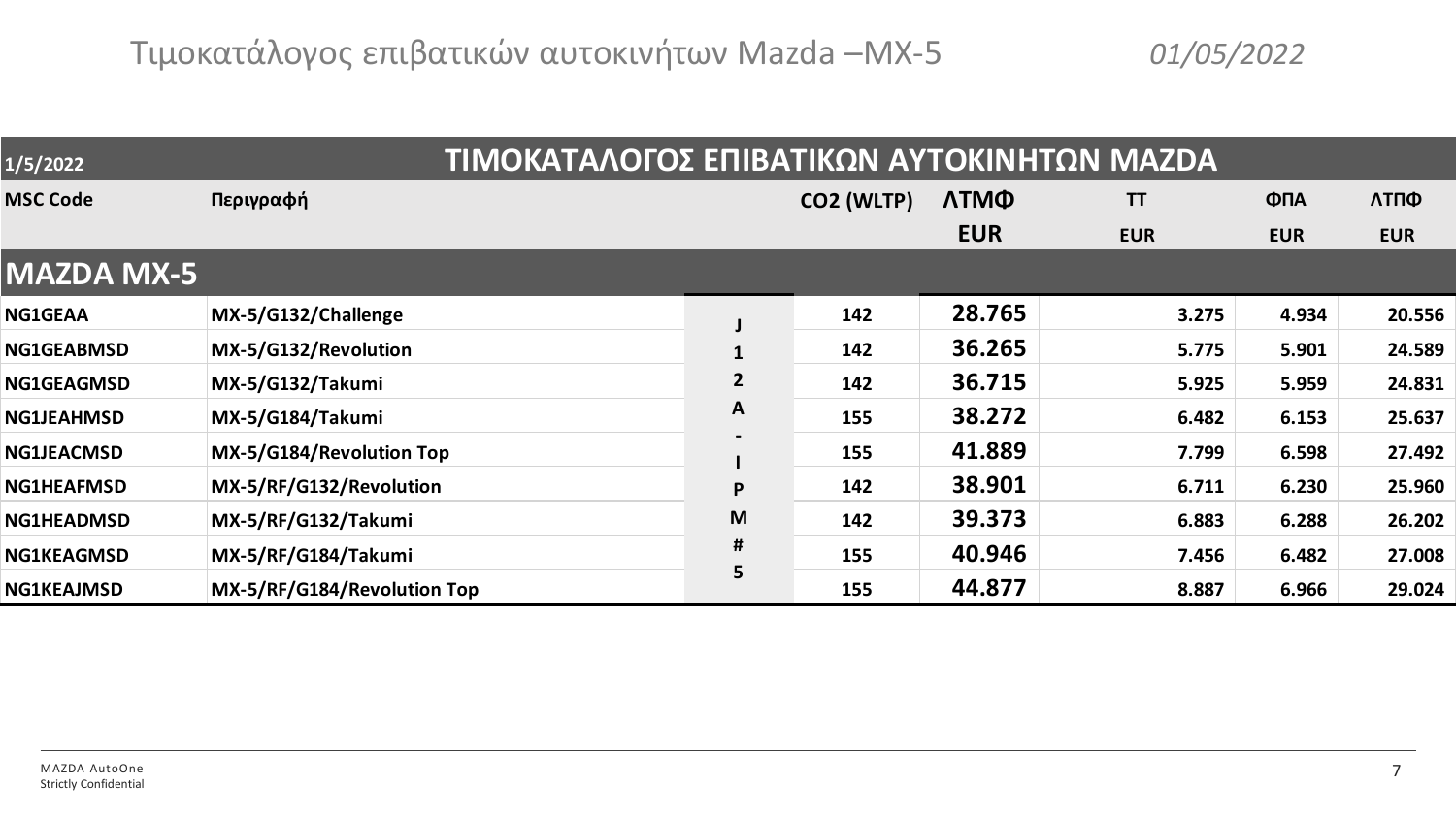# Τιμοκατάλογος MX-30 *01/05/2022*

| 1/5/2022           | ΤΙΜΟΚΑΤΑΛΟΓΟΣ ΕΠΙΒΑΤΙΚΩΝ ΑΥΤΟΚΙΝΗΤΩΝ ΜΑΖDΑ                     |   |            |            |                          |            |            |
|--------------------|----------------------------------------------------------------|---|------------|------------|--------------------------|------------|------------|
| <b>MSC Code</b>    | Περιγραφή                                                      |   | CO2 (WLTP) | ЛТМФ       | <b>TT</b>                | ФПА        | ΛΤΠΦ       |
|                    |                                                                |   |            | <b>EUR</b> | <b>EUR</b>               | <b>EUR</b> | <b>EUR</b> |
| <b>MAZDA MX-30</b> |                                                                |   |            |            |                          |            |            |
| <b>DJBAEAA</b>     | Mazda MX-30/e-SKYACTIV EV/Prime-line                           |   | 0          | 39.390     | $\overline{\phantom{a}}$ | 7.624      | 31.766     |
| <b>DJBAEAC</b>     | Mazda MX-30/e-SKYACTIV EV/Exclusive-line                       |   | 0          | 40.290     | $\overline{\phantom{a}}$ | 7.798      | 32.492     |
| <b>DJBAEAD</b>     | Mazda MX-30/e-SKYACTIV EV/Makoto/Modern Confidence             |   | 0          | 41.790     | $\overline{\phantom{a}}$ | 8.088      | 33.702     |
| <b>DJBAEAE</b>     | Mazda MX-30/e-SKYACTIV EV/Makoto/Modern Confidence/Premium     |   | 0          | 43.090     | $\overline{\phantom{a}}$ | 8.340      | 34.750     |
| <b>DJBBEAA</b>     | Mazda MX-30/e-SKYACTIV EV/Makoto/Modern Confidence/Premium/SR  |   | 0          | 44.090     | $\overline{\phantom{a}}$ | 8.534      | 35.556     |
| <b>DJBAEAF</b>     | Mazda MX-30/e-SKYACTIV EV/Makoto/Industrial Vintage            |   | 0          | 41.790     | $\blacksquare$           | 8.088      | 33.702     |
| <b>DJBAEAG</b>     | Mazda MX-30/e-SKYACTIV EV/Makoto/Industrial Vintage/Premium    |   | 0          | 43.090     | $\overline{\phantom{a}}$ | 8.340      | 34.750     |
| <b>DJBBEAB</b>     | Mazda MX-30/e-SKYACTIV EV/Makoto/Industrial Vintage/Premium/SR |   | 0          | 44.090     | $\overline{\phantom{a}}$ | 8.534      | 35.556     |
| <b>DJBAEAH</b>     | Mazda MX-30/e-SKYACTIV EV/Makoto/Urban Expression              | M | 0          | 41.790     | $\overline{\phantom{a}}$ | 8.088      | 33.702     |
| <b>DJBAEAJ</b>     | Mazda MX-30/e-SKYACTIV EV/Makoto/Urban Expression/Premium      | 1 | 0          | 43.090     | $\overline{\phantom{a}}$ | 8.340      | 34.750     |
| <b>DJBBEAC</b>     | Mazda MX-30/e-SKYACTIV EV/Makoto/Urban Expression/Premium /SR  |   | 0          | 44.090     | $\overline{\phantom{a}}$ | 8.534      | 35.556     |
| <b>DJBAEAK</b>     | Mazda MX-30/e-SKYACTIV EV/Advantage/Modern Confidence          |   | 0          | 41.090     | $\overline{\phantom{a}}$ | 7.953      | 33.137     |
| <b>DJBAEAB</b>     | Mazda MX-30/e-SKYACTIV EV/Advantage/Industrial Vintage         |   | 0          | 41.090     | $\blacksquare$           | 7.953      | 33.137     |

Ο παραπάνω τιμοκατάλογος δεν περιλαμβάνει χρέωση μεταλλικού χρώματος, έξοδα διεκπεραίωσης & πινακίδες.

MAZDA AutoOne Strictly Confidential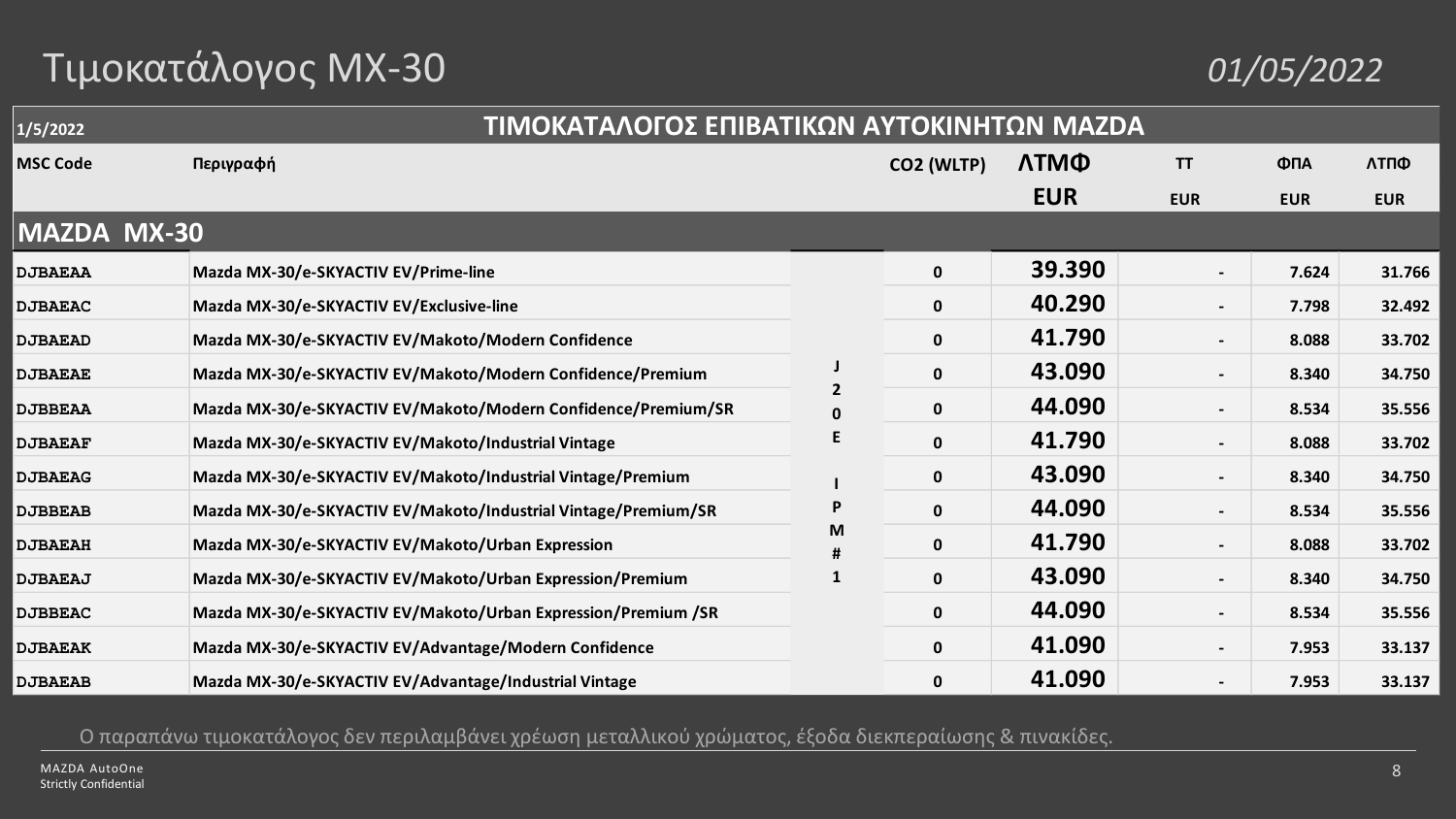



# Τιμοκατάλογος Mazda CX -60

01/05/2022